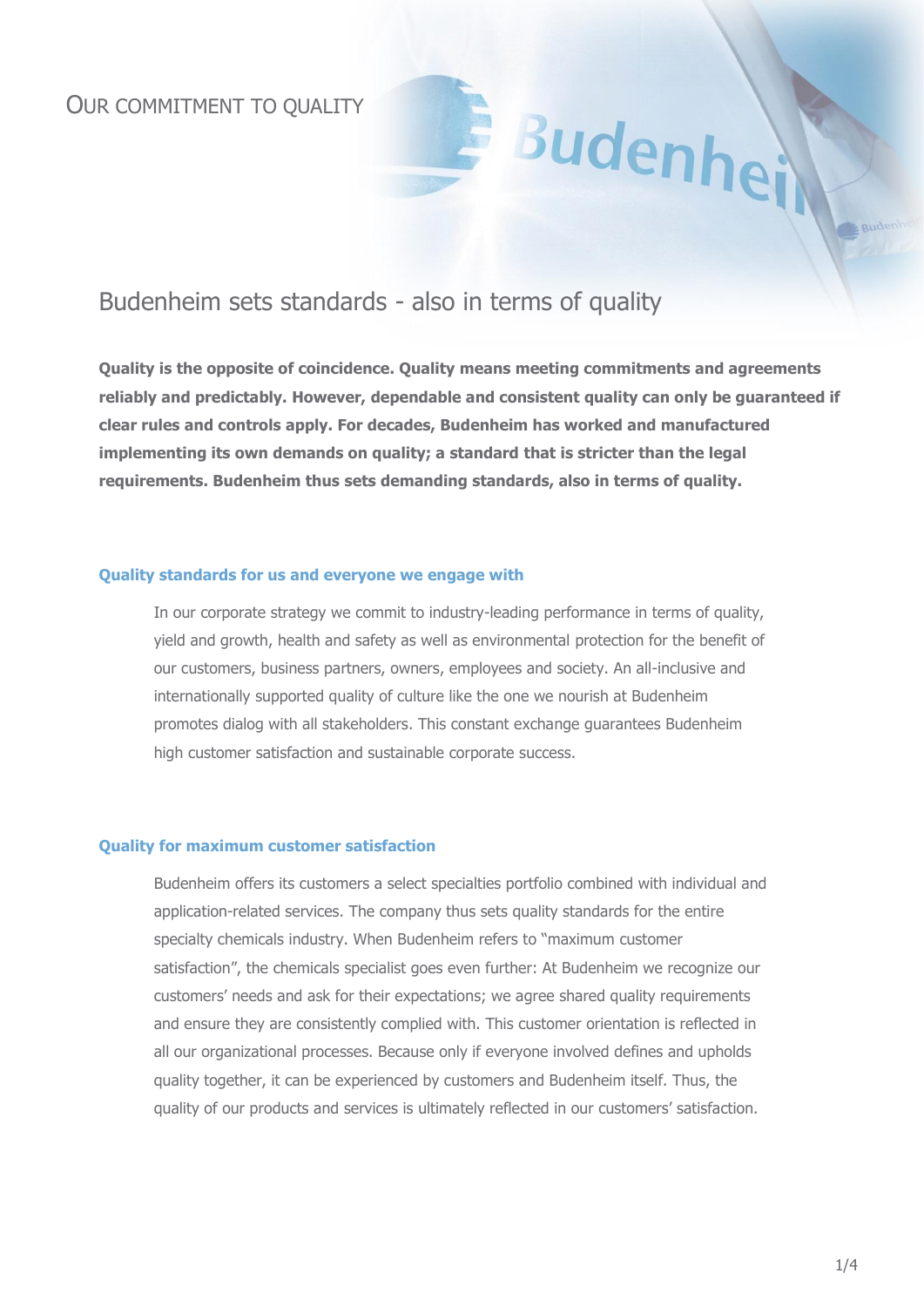### OUR COMMITMENT TO QUALITY

#### **Quality starts with each individual**

The production of high-quality chemical specialties involves responsibility for safety and environment. Budenheim has modern production facilities, supervised and operated by skilled specialists. The crucial contribution to quality is made by every single employee either directly or indirectly. A high level of qualification in combination with continuous further training promotes quality awareness and secures jobs. Mutual trust, appreciation, the all-inclusive integration of living, working and learning, as well as a high level of employee satisfaction are essential for enjoyment of work, outstanding employee commitment and empowered performance.

Budenhe

#### **Quality through continuously improved processes**

We achieve exceptional quality in a changing landscape of requirements through the dynamic process of continuously improving all products, services and processes. Because if you do not go forwards, you go backwards. Budenheim therefore engages in a permanent process of improvement involving all areas of the company. Only those who continuously set exceptional standards, are not content with what has been achieved and tirelessly work on surpassing the status quo, will achieve outstanding results. For decades, we at Budenheim have been acting according to this principle.

### **Quality for more trust**

Trust is an invaluable asset in human coexistence. Budenheim builds trust because we never put economic success above our responsibility for people, environment and society. Our comprehensive quality management system covers a wide range of nationally and internationally reliable quality standards, and not only with regard to product quality. We align our quality standards with the requirements of our customers in the markets.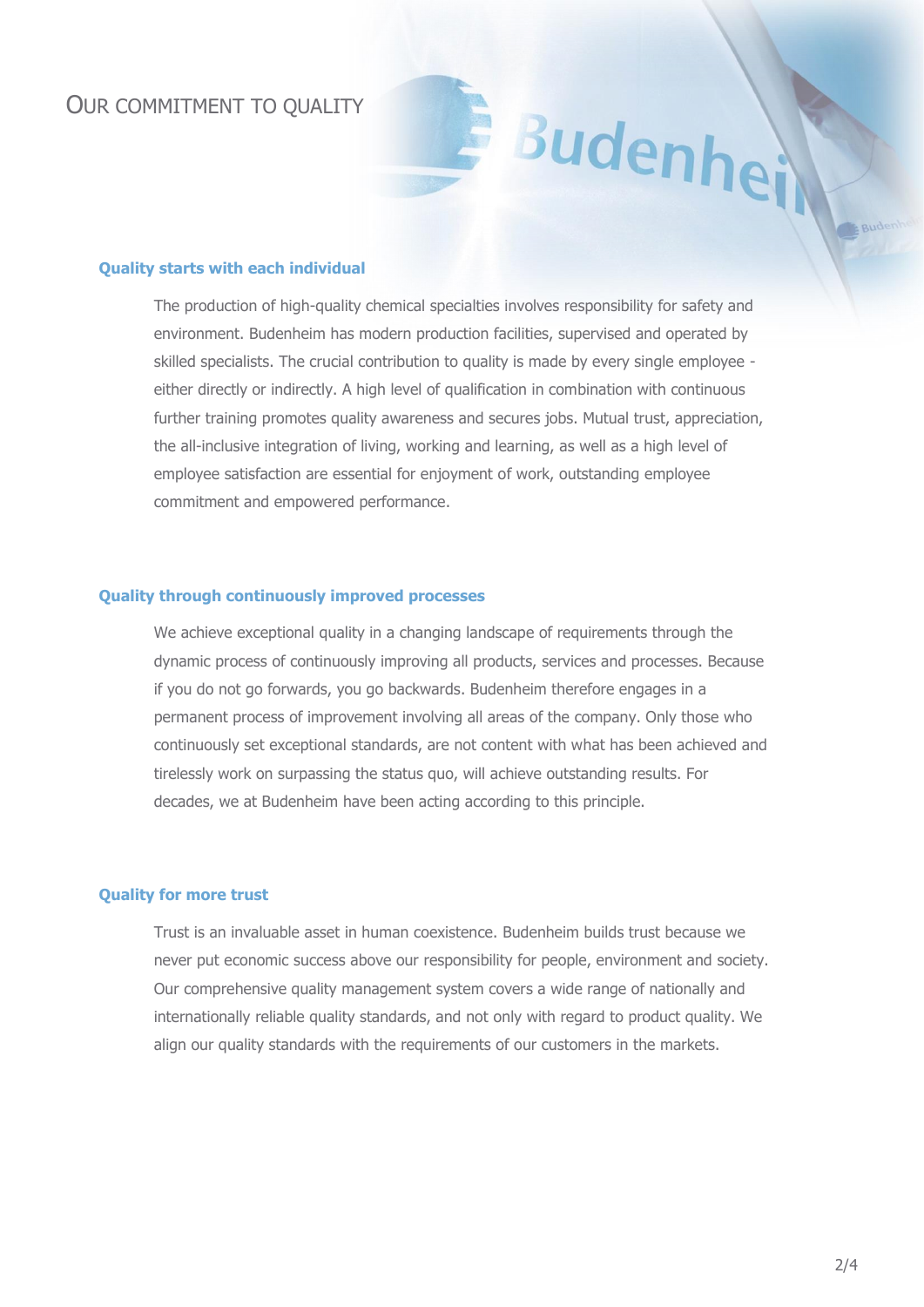## OUR COMMITMENT TO QUALITY

Budenhe

The basis for all our certifications is ISO 9001, complemented by customer-oriented standards. Examples are the guarantee of product quality with regard to food safety according to FSSC 22000, for feed additives according to FAMI-QS and for use as pharmaceutical excipients (GMP/GDP according to EXIPACT) as well as their suitability as active pharmaceutical ingredients according to ICH Q7. Halal and kosher certifications or those marking Budenheim as an organic producer also create worldwide trust in our products and in Budenheim as a manufacturer. Another element creating trust is our efficient and proactive risk management. For that purpose we assess risks for their probability and severity. In a second step we identify measures to either eliminate the risks directly or to at least minimize and control them. This also involves an exchange with external auditors, consultants, or authorities. Risk management is of particular importance for incoming raw materials, auxiliary materials used, our production processes, the storage of our products, their loading and transport. With appropriate certificates by qualified and experienced institutions as well as our individual customer audits, we strengthen our customers' trust in our quality capability. On www.budenheim.com you will find a good overview of our numerous certifications. Come and have a look!

#### **Quality as a competitive advantage**

Those who see standardization as a basic minimum that has to be achieved to survive or be admitted anywhere will at most avert greater damage but not be able to benefit from it. Those, however, who like Budenheim keep working on continuous perfection in a standardized manner, will soon set themselves apart from the competition. If in addition we pursue a pro-active information policy towards our customers and business partners, we actively use our quality leadership as a competitive advantage. Moreover, the continuous dialog with our customers and business partners lays the foundation of further improvement of our quality standards.